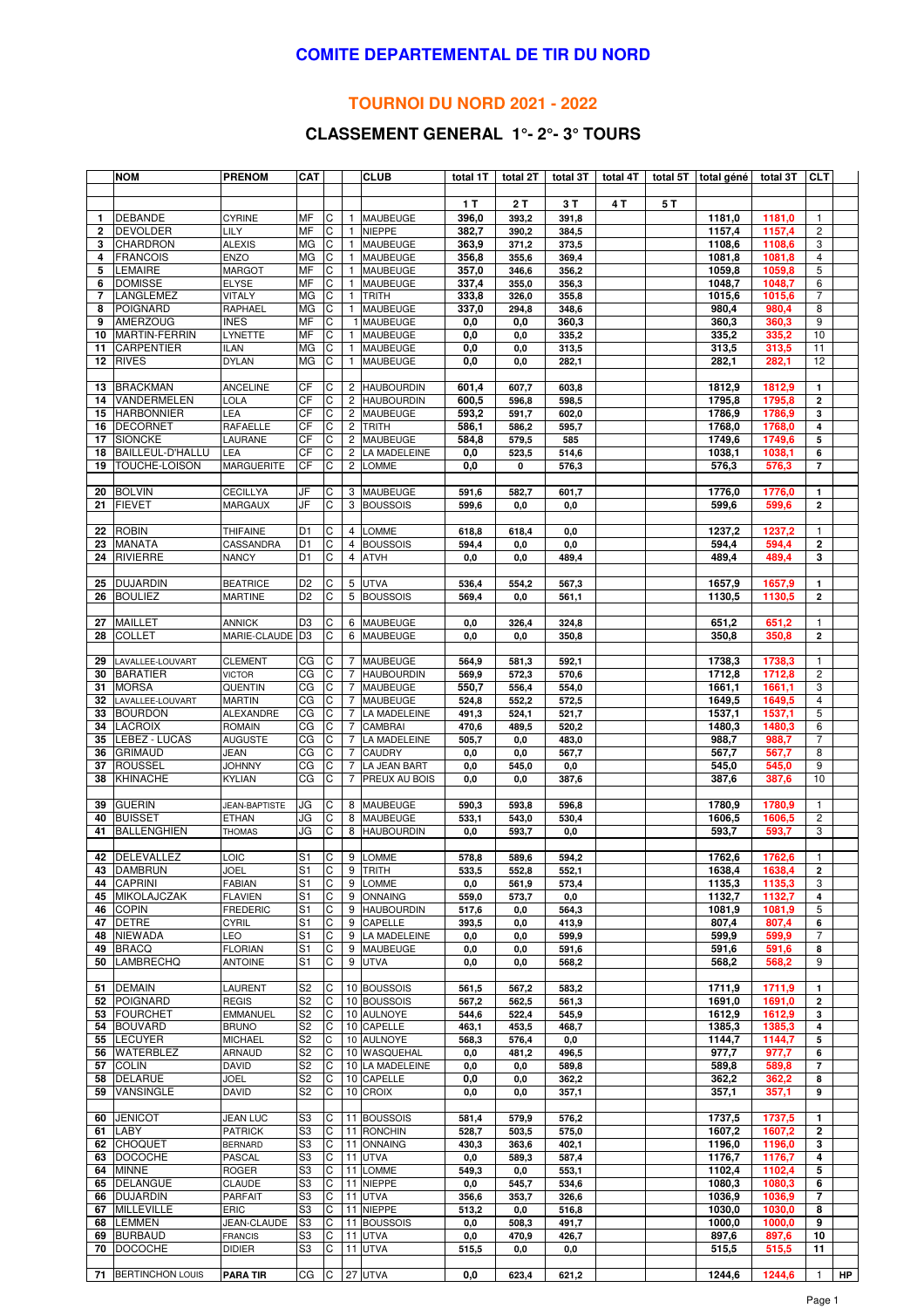#### **COMITE DEPARTEMENTAL DE TIR DU NORD**

### **TOURNOI DU NORD 2021 - 2022**

# **CLASSEMENT GENERAL 1°- 2°- 3° TOURS**

| 72       | DUCHENE SEBASTIEN                         | PARA TIR                           | S1             | C              |                | 27 UTVA                            | 0,0                       | 0,0        | 613,4                   |  | 613,4        | 613,4        | $\mathbf{2}$                            |  |
|----------|-------------------------------------------|------------------------------------|----------------|----------------|----------------|------------------------------------|---------------------------|------------|-------------------------|--|--------------|--------------|-----------------------------------------|--|
|          |                                           |                                    |                |                |                |                                    |                           |            |                         |  |              |              |                                         |  |
|          |                                           |                                    |                |                |                |                                    |                           |            |                         |  |              |              |                                         |  |
|          |                                           |                                    |                |                |                |                                    |                           |            |                         |  |              |              |                                         |  |
| 73       | <b>FILMOTTE</b>                           | <b>ALEXIS</b>                      | МG             | P              | $\mathbf{1}$   | <b>FRASNOY</b>                     | 338                       | 342        | 341                     |  | 1021         | 1021,0       | $\mathbf{1}$                            |  |
|          |                                           |                                    |                |                |                |                                    |                           |            |                         |  |              |              |                                         |  |
| 74       | <b>DETRE</b>                              | <b>CHLOE</b>                       | CF             | P              |                | 2 CAUDRY                           | 520                       | 521        | 522                     |  | 1563         | 1563         | $\mathbf{1}$                            |  |
| 75       | <b>DELOBEL</b>                            | LYSSA                              | CF             | P              | 2              | <b>FRASNOY</b>                     | 500                       | 529        | 519                     |  | 1548         | 1548,0       | $\overline{2}$                          |  |
| 76       | <b>GUIGNARD</b>                           | LEA                                | CF             | P              | $\overline{2}$ | <b>LA MADELEINE</b>                | 502                       | 502        | 516                     |  | 1520         | 1520         | 3                                       |  |
| 77       | <b>MANNESIER</b>                          | YAELLE                             | СF             | P              | 2              | WATTRELOS                          | 0                         | 483        | 497                     |  | 980          | 980          | $\overline{4}$                          |  |
| 78       | <b>BELEMBERT</b>                          | AMANDINE                           | СF             | P              | 2              | <b>WATTRELOS</b>                   | 0                         | 420        | 0                       |  | 420          | 420          | 5                                       |  |
|          |                                           | CHLOE                              |                |                |                |                                    |                           |            |                         |  |              |              |                                         |  |
| 79<br>80 | <b>HOCHART</b><br><b>MARISSAL</b>         | ANGELINE                           | JF<br>JF       | P<br>P         | 3<br>3         | <b>WATTRELOS</b><br><b>ONNAING</b> | $\mathbf 0$<br>533        | 544        | 544                     |  | 1088<br>533  | 1088<br>533  | $\mathbf{1}$<br>$\overline{\mathbf{2}}$ |  |
| 81       | <b>PROUVEUR</b>                           | LEA                                | JF             | P              | 3              | <b>WATTRELOS</b>                   | 0                         | 0<br>0     | 0                       |  | 531          | 531          | 3                                       |  |
|          |                                           |                                    |                |                |                |                                    |                           |            | 531                     |  |              |              |                                         |  |
| 82       | <b>PLACE</b>                              | <b>DOROTHEE</b>                    | D1             | P              |                | 4 WATTRELOS                        | 545                       | 541        | 542                     |  | 1628         | 1628         | $\mathbf{1}$                            |  |
| 83       | <b>PARENT</b>                             | <b>ROSALIE</b>                     | D <sub>1</sub> | P              | 4              | <b>DOUAI</b>                       | 530                       | 516        | 0                       |  | 1046         | 1046         | $\overline{c}$                          |  |
| 84       | <b>PASSIEUX</b>                           | <b>CLOTHILDE</b>                   | D <sub>1</sub> | P              | 4              | <b>LA MADELEINE</b>                | 0                         | 561        | 0                       |  | 561          | 561          | 3                                       |  |
| 85       | <b>DAYEZ</b>                              | <b>VIRGINIE</b>                    | D1             | P              | 4              | <b>LA MADELEINE</b>                | 0                         | 517        | 0                       |  | 517          | 517          | $\overline{4}$                          |  |
| 86       | <b>VIVIER</b>                             | <b>ALICE</b>                       | D1             | P              | 4              | <b>RAISMES</b>                     | 432                       | 0          | 0                       |  | 432          | 432          | 5                                       |  |
| 87       | <b>MAHIEUX</b>                            | <b>MELISA</b>                      | D <sub>1</sub> | P              | 4              | <b>LA JEAN BART</b>                | $\mathbf 0$               | 431        | 0                       |  | 431          | 431          | 6                                       |  |
|          |                                           |                                    |                |                |                |                                    |                           |            |                         |  |              |              |                                         |  |
| 88       | JONNEQUIN                                 | SOPHIE                             | D <sub>2</sub> | P              |                | 5 ST QUENTIN                       | 522                       | 534        | 543                     |  | 1599         | 1599         | HM                                      |  |
| 89       | TOUCHE-LOISON                             | STEPHANIE                          | D <sub>2</sub> | $\overline{P}$ | 5              | <b>LOMME</b>                       | 523                       | 483        | 535                     |  | 1541         | 1541         | $\mathbf{1}$                            |  |
| 90       | LEROY                                     | <b>ISABELLE</b>                    | D <sub>2</sub> | P              |                | 5 UTVA                             | 0                         | 519        | 533                     |  | 1052         | 1052         | $\overline{\mathbf{2}}$                 |  |
| 91       | <b>LEPINOY</b>                            | SYLVAINE                           | D <sub>2</sub> | P              | 5              | <b>RAISMES</b>                     | 498                       | 0          | 500                     |  | 998          | 998          | 3                                       |  |
| 92       | <b>DUPETIT</b>                            | NATHALIE                           | D <sub>2</sub> | P              | 5              | <b>LA JEAN BART</b>                | 0                         | 315        | 378                     |  | 693          | 693          | 4                                       |  |
|          |                                           |                                    |                |                |                |                                    |                           |            |                         |  |              |              |                                         |  |
| 93       | <b>ROBERT</b>                             | <b>JOCELYNE</b>                    | D <sub>3</sub> | P              | 6              | <b>AULNOYE</b>                     | 329                       | 334        | 0                       |  | 663          | 663          | $\mathbf{1}$                            |  |
| 94       | <b>PRIEM</b>                              | ODETTE                             | D <sub>3</sub> | P              | 6              | <b>AULNOYE</b>                     | 325                       | 329        | 0                       |  | 654          | 654          | $\overline{\mathbf{2}}$                 |  |
|          |                                           |                                    |                |                |                |                                    |                           |            |                         |  |              |              |                                         |  |
| 95       | <b>JAKUBOSWKI</b>                         | <b>CECILIEN</b>                    | CG             | P              | 7              | <b>WATTRELOS</b>                   | 541                       | 516        | 521                     |  | 1578         | 1578         | $\mathbf{1}$                            |  |
| 96       | <b>MEURILLON</b>                          | <b>NOAH</b>                        | СG             | P              | $\overline{7}$ | <b>NIEPPE</b>                      | 517                       | 479        | 476                     |  | 1 4 7 2      | 1472         | $\overline{\mathbf{2}}$                 |  |
| 97       | <b>ROUE</b>                               | <b>NOA</b>                         | СG             | P              | 7              | <b>MAUBEUGE</b>                    | 482                       | 501        | 486                     |  | 1469         | 1469,0       | 3                                       |  |
| 98       | <b>STEVENART</b>                          | QUENTIN                            | СG             | P              | 7              | <b>MAUBEUGE</b>                    | 473                       | 490        | 477                     |  | 1440         | 1440         | 4                                       |  |
| 99       | <b>FILMOTTE</b>                           | <b>NICOLAS</b>                     | СG             | P              | 7              | <b>FRASNOY</b>                     | 493                       | 502        | $\mathbf 0$             |  | 995          | 995          | 5                                       |  |
| 100      | <b>CARPENTIER</b>                         | <b>ANTOINE</b>                     | СG             | P              | 7              | <b>FRASNOY</b>                     | 485                       | 0          | 470                     |  | 955          | 955          | 6                                       |  |
| 101      | WAILLEZ                                   | <b>MARC</b>                        | CG             | P<br>P         | $\overline{7}$ | WASQUEHAL                          | $\mathbf 0$               | 443        | 419                     |  | 862          | 862          | $\overline{7}$                          |  |
| 102      | <b>ROUSSEL</b><br>103 BOUTRY              | JESSY                              | СG<br>СG       | P              | 7<br>7         | LA JEAN BART<br><b>MAUBEUGE</b>    | 0                         | 551<br>0   | $\mathbf 0$             |  | 551<br>417   | 551<br>417   | 8<br>9                                  |  |
|          |                                           | <b>GWENDAL</b>                     |                |                |                |                                    | 0                         |            | 417                     |  |              |              |                                         |  |
| 104      | <b>LANCIAUX</b>                           | <b>ARTHUR</b>                      | JG             | P              | 8              | <b>CAUDRY</b>                      | 528                       | 526        | 523                     |  | 1577         | 1577         | $\mathbf{1}$                            |  |
|          | 105 FILMOTTE                              | <b>ANTOINE</b>                     | JG             | P              | 8              | <b>FRASNOY</b>                     | 489                       | 0          | 511                     |  | 1000         | 1000         | 2                                       |  |
|          |                                           |                                    |                |                |                |                                    |                           |            |                         |  |              |              |                                         |  |
|          | 106 FOURNIER                              | REMY                               | S1             | P              | 9              | <b>CTPN DUNK</b>                   | 512                       | 514        | 529                     |  | 1555         | 1555         | 1                                       |  |
| 107      | LANGLET                                   | <b>THOMAS</b>                      | S1             | P              | 9              | <b>CTPN DUNK</b>                   | 512                       | 518        | 510                     |  | 1540         | 1540         | $\overline{\mathbf{2}}$                 |  |
| 108      | WILLERVAL                                 | <b>AURELIEN</b>                    | S1             | P              | 9              | <b>ONNAING</b>                     | 529                       | 503        | 507                     |  | 1539         | 1539         | 3                                       |  |
|          | 109 HUMEL                                 | THOMAS                             | S1             | Р              | 9              | WASQUEHAL                          | 518                       | 512        | 503                     |  | 1533         | 1533         | 4                                       |  |
|          | <b>110 DOOM</b>                           | <b>JONATHAN</b>                    | S1             | P              |                | 9 RONCHIN                          | 507                       | 490        | 521                     |  | 1518         | 1518         | 5                                       |  |
| 111      | <b>CARON</b><br><b>IMAYO ALEGRE</b>       | CHARLIE                            | S1<br>S1       | P<br>P         | 9              | 9 LA MADELEINE                     | 472                       | 488<br>448 | 468<br>470              |  | 1428<br>1314 | 1428<br>1314 | 6<br>7                                  |  |
| 112      | 113 MONDO                                 | JEREMY<br>JEREMY                   | S1             | Р              |                | <b>CROIX</b><br>9  LA MADELEINE    | 396<br>553                | 0          | 549                     |  | 1102         | 1102         | 8                                       |  |
|          | <b>114 PRIOVILLE</b>                      | <b>LAURENT</b>                     | S1             | IP             |                | 9 CTPN DUNK                        | 556                       | O          | 534                     |  | 1090         | 1090         | 9                                       |  |
|          | <b>115 QUINET</b>                         | <b>GREGORY</b>                     | S1             | ΤP             |                | 9 WASQUEHAL                        | 0                         | 500        | 534                     |  | 1034         | 1034         | 10                                      |  |
|          | <b>116 BALLENGHIEN</b>                    | <b>ANTHONY</b>                     | S1             | P              |                | 9 <b>HAUBOURDIN</b>                | 0                         | 517        | 506                     |  | 1023         | 1023         | 11                                      |  |
|          | <b>117 ISAUVAGE</b><br><b>118 MAUGNIE</b> | <b>NICOLAS</b><br><b>GUILLAUME</b> | S1<br>S1       | P<br>P         | 9              | <b>PERENCHIES</b><br>9 DOUAI       | 0<br>505                  | 510<br>496 | 492<br>0                |  | 1002<br>1001 | 1002<br>1001 | 12<br>13                                |  |
|          | <b>119 WAILLEZ</b>                        | <b>SEBASTIEN</b>                   | S1             | P              |                | 9 WASQUEHAL                        | 0                         | 492        | 504                     |  | 996          | 996          | 14                                      |  |
|          | <b>120 ICHER</b>                          | <b>JEAN-HUGES</b>                  | S1             | Р              |                | 9 ARMENTIERES                      | $\overline{\mathfrak{o}}$ | 482        | 494                     |  | 976          | 976          | 15                                      |  |
|          | 121 GONSSE                                | <b>FRANCK</b>                      | S1             | P              |                | 9 LA JEAN BART                     | 493                       | 466        | 0                       |  | 959          | 959          | 16                                      |  |
| 122      | <b>ISIMEON</b><br>123 LECLERCQ            | <b>ANTONIO</b><br><b>JEROME</b>    | S1<br>S1       | P<br>P         |                | 9 ATVH<br>9 LA MADELEINE           | 0<br>549                  | 486<br>0   | 461<br>0                |  | 947<br>549   | 947<br>549   | 17<br>18                                |  |
|          | <b>124 LAGAIZE</b>                        | MAXIME                             | S1             | P              |                | 9 DOUAI                            | 529                       | 0          | 0                       |  | 529          | 529          | 19                                      |  |
|          | <b>125 DECORNET</b>                       | <b>SIMON</b>                       | S1             | P              |                | 9 TRITH                            | 515                       | 0          | $\overline{\mathbf{0}}$ |  | 515          | 515          | 20                                      |  |
|          | <b>126   FRANCOIS</b>                     | <b>DAVID</b>                       | S1             | P              |                | 9 LA MADELEINE                     | 0                         | O          | 505                     |  | 505          | 505          | 21                                      |  |
|          | 127 BELEMBERT                             | <b>FABIEN</b>                      | S1             | P              | 9              | <b>WATTRELOS</b>                   | 0                         | 0          | 502                     |  | 502          | 502          | $\overline{22}$                         |  |
|          | <b>128 HOUATMIA</b><br>129 IDEMENEZ       | HALIM<br><b>NICOLAS</b>            | S1<br>S1       | P<br>P         |                | 9 WATTRELOS<br>9 RONCHIN           | 0<br>458                  | 0<br>O     | 489<br>0                |  | 489<br>458   | 489<br>458   | 23<br>24                                |  |
|          | <b>130 IJOSS</b>                          | <b>QUENTIN</b>                     | S1             | Р              |                | 9 ILA JEAN BART                    | 437                       | 0          | $\overline{\mathbf{0}}$ |  | 437          | 437          | 25                                      |  |
|          | <b>131 INOUGAB</b>                        | <b>KAREEM</b>                      | S1             | P              |                | 9 LA MADELEINE                     | 0                         | 0          | 431                     |  | 431          | 431          | 26                                      |  |
|          |                                           |                                    |                |                |                |                                    |                           |            |                         |  |              |              |                                         |  |
|          | <b>132 JALYS</b><br><b>133 ILEFEBVRE</b>  | <b>CORENTIN</b><br>HUBERT          | S2<br>S2       | Р<br>P         |                | 10 <b>IFRASNOY</b><br>10 CAUDRY    | 561<br>532                | 556<br>552 | 568<br>556              |  | 1685<br>1640 | 1685<br>1640 | 2                                       |  |
|          | <b>134 ILANTOINE</b>                      | <b>DIDIER</b>                      | S2             | P              |                | 10 AULNOYE                         | 535                       | 532        | 538                     |  | 1605         | 1605         | 3                                       |  |
|          | <b>135 IVUYLSTEKER</b>                    | <b>YVES</b>                        | S2             | P              |                | 10 CROIX                           | 534                       | 534        | 529                     |  | 1597         | 1597         | 4                                       |  |
|          | <b>136   DESRUCQUES</b>                   | <b>GUY</b>                         | S2             | P              |                | 10 RAISMES                         | 527                       | 528        | 529                     |  | 1584         | 1584         | 5                                       |  |
|          | <b>137 MATHYS</b>                         | <b>DOMINIQUE</b>                   | S2             | P              |                | 10 LA JEAN BART                    | 523                       | 540        | 513                     |  | 1576         | 1576         | 6                                       |  |
|          | <b>138 ICOURTIN</b><br><b>139 BOURLET</b> | <b>DOMINIQUE</b><br><b>CEDRIC</b>  | S2<br>S2       | P<br>Р         |                | 10 LE CATEAU<br>10 TRITH           | 533<br>543                | 517<br>502 | 513<br>517              |  | 1563<br>1562 | 1563<br>1562 | 7<br>8                                  |  |
|          | 140 GABELLE                               | <b>JEAN-MARC</b>                   | S2             | P              |                | 10 ONNAING                         | 517                       | 520        | 523                     |  | 1560         | 1560         | 9                                       |  |
|          | <b>141 BEAUVARLET</b>                     | ERIC                               | S2             | IP             |                | 10 WASQUEHAL                       | 519                       | 506        | 524                     |  | 1549         | 1549         | 10                                      |  |
|          | <b>142 ICOULON</b>                        | <b>LIONEL</b>                      | S2             | P              |                | 10 CAPELLE                         | 505                       | 527        | 514                     |  | 505          | 1546         | 11                                      |  |
|          | 143 MAHON                                 | <b>SAMUEL</b>                      | S2             | P              |                | 10 ATVH                            | 492                       | 507        | 533                     |  | 1532         | 1532         | 12                                      |  |
|          | <b>144 IDUJARDIN</b><br><b>145 ILHOIR</b> | <b>PHILIPPE</b><br><b>PATRICE</b>  | S2<br>S2       | P<br>P         |                | <b>10 ARMENTIERES</b><br>10 CAUDRY | 519<br>432                | 503<br>532 | 487<br>541              |  | 1509<br>1505 | 1509<br>1505 | 13<br>14                                |  |
|          | <b>146   THIEBAUX</b>                     | LILYAN                             | S2             | P              |                | 10 AVESNES                         | 499                       | 489        | 514                     |  | 1502         | 1502         | 15                                      |  |
|          | <b>147 BASSET</b>                         | NOEL                               | S2             | Р              |                | 10 TRITH                           | 502                       | 493        | 506                     |  | 1501         | 1501         | 16                                      |  |
|          | <b>148 BALLIGAND</b>                      | ERIC                               | S2             | P              |                | 10 AULNOYE                         | 476                       | 518        | 504                     |  | 1498         | 1498         | 17                                      |  |
|          | <b>149 BERLEMONT</b>                      | <b>SEBASTIEN</b>                   | S2             | Р<br>P         |                | 10 CROIX                           | 506<br>484                | 477<br>494 | 510<br>471              |  | 1493<br>1449 | 1493<br>1449 | 18                                      |  |
|          | 150 COUTY                                 | <b>JEAN-PIERRE</b>                 | S2             |                |                | 10 CAUDRY                          |                           |            |                         |  |              |              | 19                                      |  |